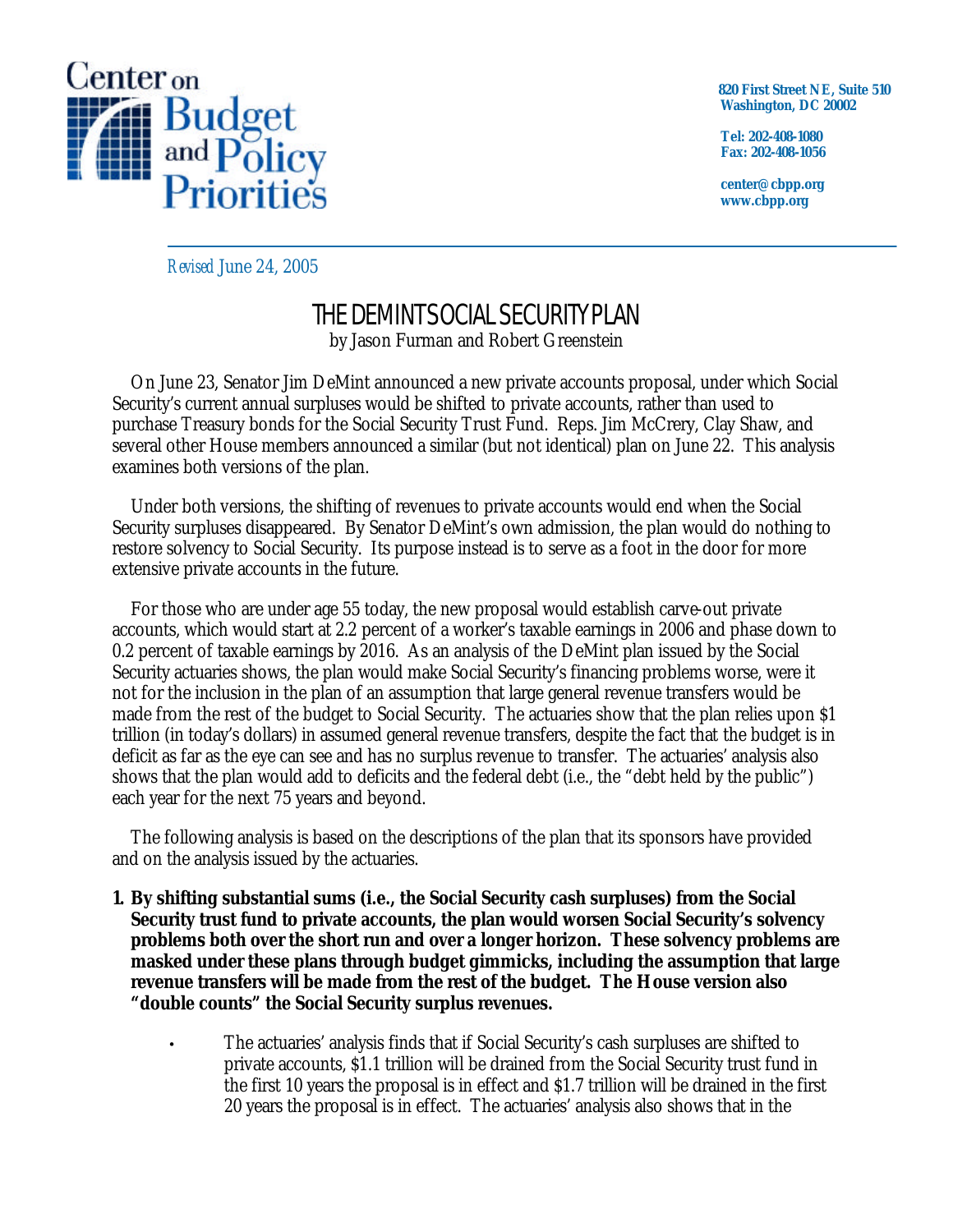absence of general revenue transfers, the year in which Social Security would become insolvent would be pushed forward by three years, from 2041 to 2038.<sup>1</sup>

**·** The plan masks these negative effects on Social Security solvency. The House version of the plan "double counts" the Social Security surplus. Under the House version, the full Social Security surplus would continue to go into the Social Security trust fund and be invested in Treasury bonds, just as it is today. This means that none of the surplus actually would go into private accounts, despite what the House plan's sponsors have said. Instead, those accounts actually would be funded by general revenues from the rest of the budget that are equal in size to the Social Security surpluses. Those transfers would be deficit financed.

Stated another way, the same money would be counted *twice* under the plan — once to fund the bonds provided to the Social Security Trust Fund and a second time to fund the bonds that would be placed in the private accounts. Rep. Clay Shaw, one of the House plan's sponsors, has acknowledged that the plan would result in "two sets of bonds issued on the same money." <sup>2</sup>

- This is why the House plan's sponsors claim it would push Social Security's insolvency date *back* two years from 2041 to 2043, rather than accelerating it to 2038. Under the plan, when workers retired, their Social Security benefits would be reduced by the amount of income they could receive from their private accounts. Social Security would pay out less in benefits as a result but would still have the same amount of assets. Social Security's assets thus would last two years longer. This supposed two-year improvement in solvency rests, however, upon the doublecounting gimmick and the assumed transfer of hundreds of billion of dollars in revenue from the rest of the budget to the private accounts, even though the rest of the budget is in deficit as far as one can see and consequently has no revenue to transfer.
	- **·** While the Senate version of the plan appears less contorted, it relies on gimmickry nonetheless. The Senate plan does directly shift \$1.1 trillion over 10 years from Social Security to private accounts. The Social Security Trust Fund would be made poorer as a consequence. To avoid accelerating Social Security insolvency from 2041 to 2038, the Senate plan then relies on large general revenue transfers. In this case, the transfers would be made directly to Social Security, rather than to the private accounts. According to the analysis issued by the Social Security actuaries, the DeMint plan assumes that \$998 billion (in today's dollars) in general revenue transfers would be made from the rest of the budget to Social Security to avoid

<sup>&</sup>lt;u>.</u> <sup>1</sup> Specifically, Table 1a of the actuaries' analysis shows that with the transfers, the trust fund would have \$799 billion at the end of 2038. The same table shows that the cumulative transfers would total \$1,107 billion in that year. Without the transfers the trust fund would have been \$308 billion in deficit. See Social Security actuaries, "Estimated Financial Effects of a Proposal to Finance Individual Accounts with the OASDI Cash-Flow Surplus – INFORMATION," June 23, 2005.

<sup>2</sup> Larry Lipman, "Shaw Co-sponsors Social Security Plan Stepping Towards Private Accounts," *Palm Beach Post*, June 23, 2005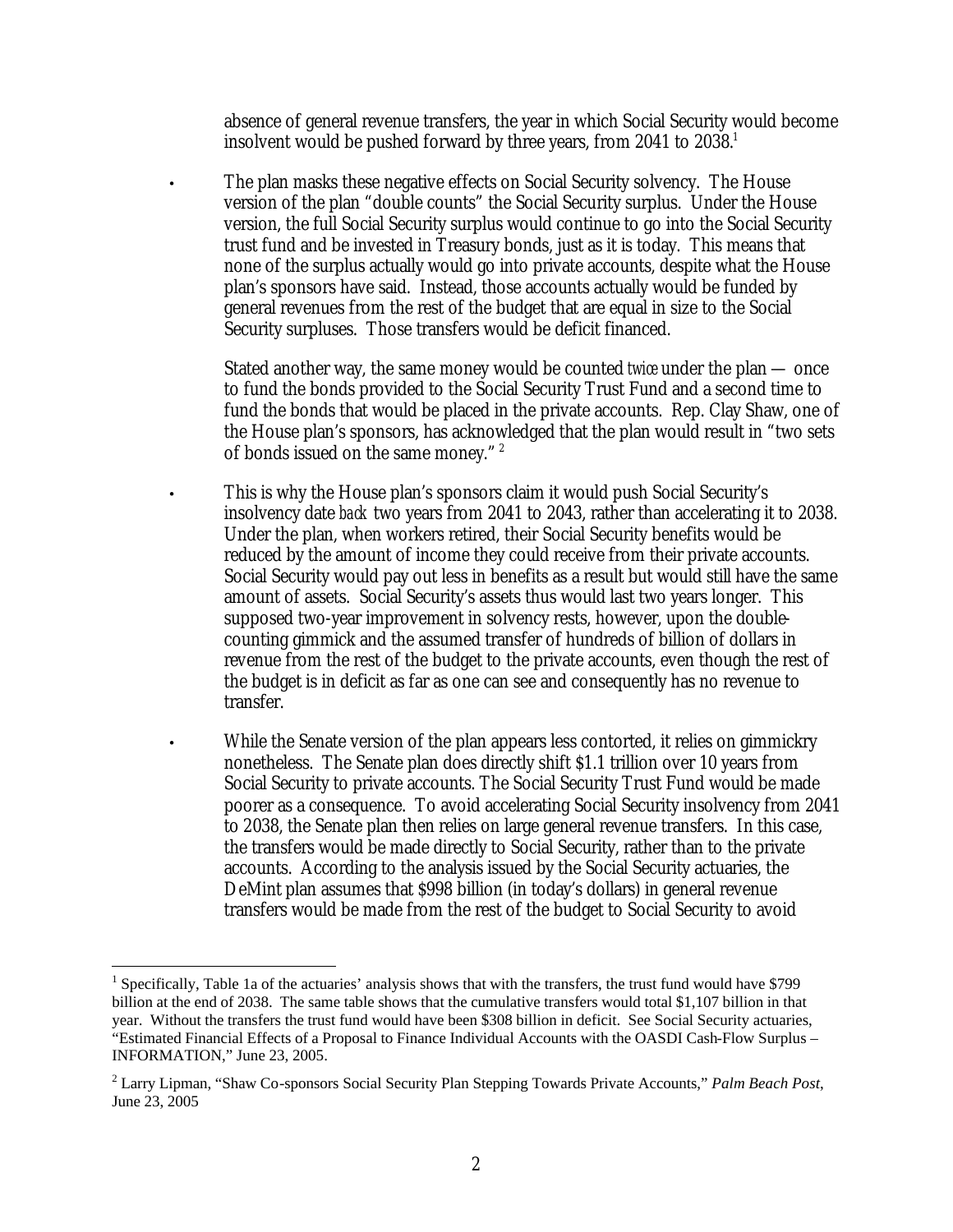making insolvency come sooner.<sup>3</sup> (According to the actuaries memo, the same amount of general revenue transfers – without the private accounts – would extend the life of the trust fund by three years to 2044.<sup>4</sup>)

- **·** In addition to resting upon accounting gimmicks, the plan also would impose two new long-term costs on Social Security, each of which would weaken Social Security's finances to some degree.<sup>5</sup>
	- **i. Administrative Costs.** Social Security would have to cover the administrative costs associated with the private accounts, which would be substantial.
	- **ii. New inheritance benefit.** The framers of the proposal have said that the accounts would be "inheritable." Any such inheritances would, however, reduce the amounts repaid to Social Security through the reductions in the Social Security benefits of workers who had elected the accounts. That would worsen Social Security solvency, because it would result in Social Security not being compensated in full for the funds shifted from it to the private accounts.

### **2. The plan would substantially increase budget deficits as well as the debt that the federal government owes to outside creditors (i.e., the debt "held by the public").**

- **·** According to the Social Security actuaries, "The total debt held by the public is increased indefinitely due to the incomplete compensation of the trust funds through benefit offsets… Annual unified budget balances remain worsened throughout the [75 year] period."
- Under both the House and Senate versions of the plans, the deficit in fiscal year 2006 would be about *\$89 billion higher* as a result of the plan than the deficit otherwise would be. The Treasury would have to borrow approximately \$489 billion in private credit markets to cover the deficit in 2006, instead of borrowing an estimated \$400 billion as under current policies. $6$
- **·** In addition, the debt that the federal government owes to outside creditors would increase by \$1.1 trillion over the proposal's first 10 years and \$1.7 trillion over 20

<u>.</u>

 $3$  The \$1 trillion in transfers (in today's dollars) would be made between 2033 and 2036. (In net present value terms, the transfers would amount to \$422.5 billion.) See actuaries' memo, Table 1a.

<sup>&</sup>lt;sup>4</sup> This is shown in the furthest right column of Table 1a of the actuaries memo which shows "theoretical Social Security" with the plan's general transfers.

 $<sup>5</sup>$  The actuaries project that Social Security currently has a deficit of 1.92 percent of taxable payroll over 75 years.</sup> The DeMint plan claims to reduce the deficit to 1.77 percent of payroll. But this improvement is more than accounted for by the general revenue transfers. Without the transfers, the plan would enlarge Social Security's 75 year deficit to 1.96 percent of taxable payroll.

<sup>&</sup>lt;sup>6</sup> "Current policies" refers to the CBO projection of the deficit adjusted to assume the continuation of Alternative Minimum Tax relief, the approval of the President's defense request, and the cost of ongoing operations in Iraq, Afghanistan, and the global war on terror as estimated by CBO.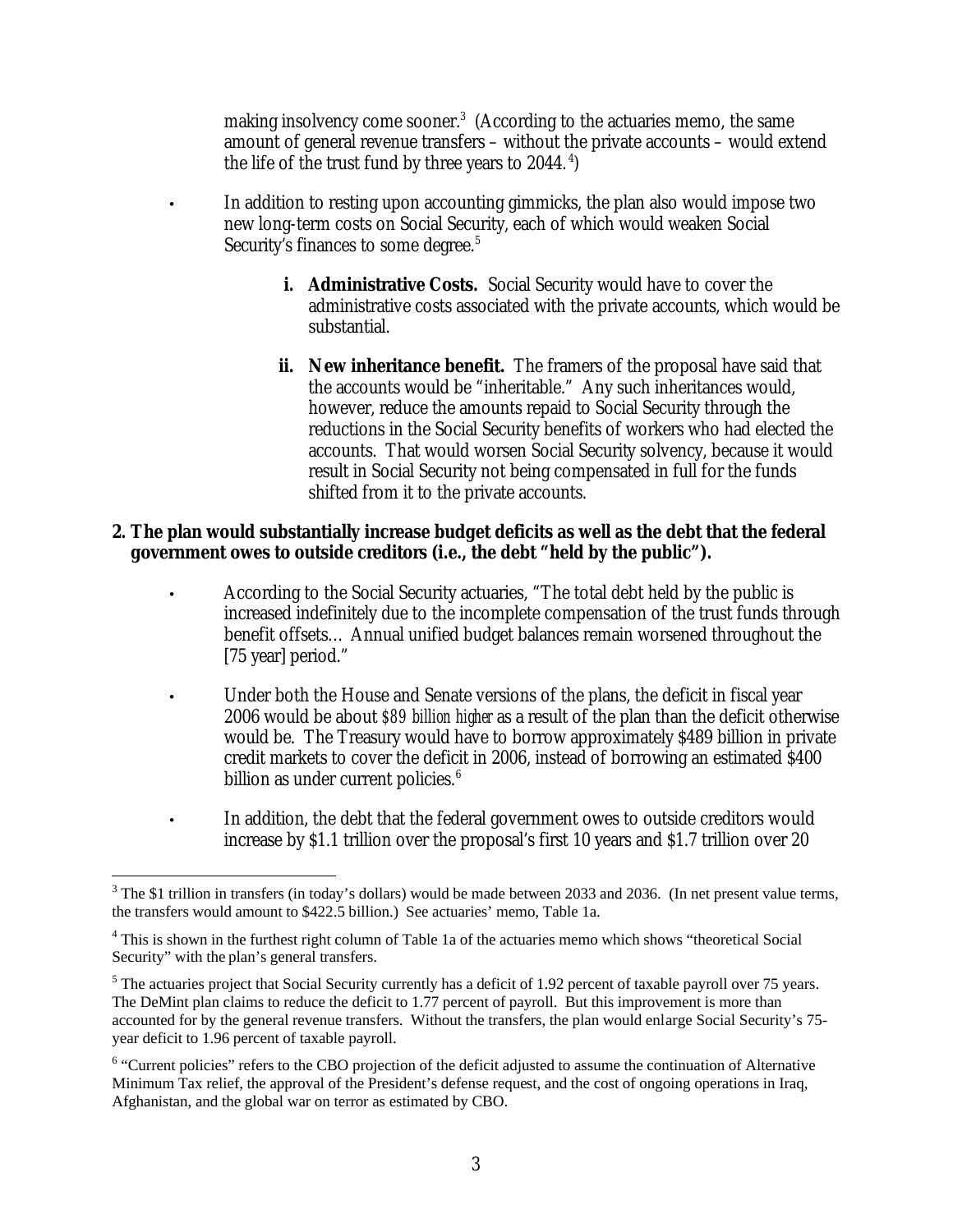years, unless the proposal were accompanied by offsetting cuts in other programs or tax increases.<sup>7</sup> The proposal does not specify any such budget cuts or tax increases.

## **3. The proposal would be highly inefficient, as it would require the hiring of thousands of new federal employees and cause the government to incur large new administrative costs in order to administer millions of mostly modest or small accounts.**

- The added administrative costs would amount to at least \$25 billion over the first 10 years the plan was in effect and possibly much more than that.
- Thousands, and possibly tens of thousands, of new federal employees would be needed to administer the accounts.
- Even though contributions to the accounts would stop being made after only 11 years — because the Social Security surpluses would have run out — the added administrative costs would continue to be incurred *every year through at least 2080*, since millions of small accounts would remain and have to be administered until the account-holders died. For example, a 21-year old individual who began working in 2016 and earned \$25,000 that year would be able to contribute a total of \$50 that year — about \$1 per week — to an account. No further contributions to the account would be made after 2016, since the surpluses would be gone. But this worker's \$50 account would have to be tracked, the worker's investment choices implemented, and regular statements provided to the workers every year for the next half century. The administrative costs almost certainly would exceed the size of the account several times over.

# **4. The plan would reduce traditional Social Security benefits, potentially leaving workers worse off.**

- Like the President's private accounts proposal, the DeMint proposal would reduce the traditional Social Security benefits provided to workers in retirement in order to pay back the Social Security system for some (but not all) of the loss of assets that Social Security would face as a result of the diversion of funds from the Social Security Trust Fund to private accounts.
- The plan initially would allow participants to invest their account balances only in Treasury bonds. Starting in 2008, however, broader investments would be allowed, presumably in stock and corporate bond mutual funds.
- Under the plan, if a worker's private account did not earn a rate of return of more than 2.7 percent above the inflation rate (i.e., above about 5.5 percent overall), the worker would lose money — his or her Social Security benefits would be cut by more than the worker's private account would provide in retirement income. (The DeMint plan has no guaranteed benefit. According to the Social Security actuaries, "the potential for higher or lower benefits in retirement would exist.")

 $\overline{a}$ <sup>7</sup> Estimates are from Table 1b.c and are adjusted to current dollars, as in conventional in 10-year budget estimates.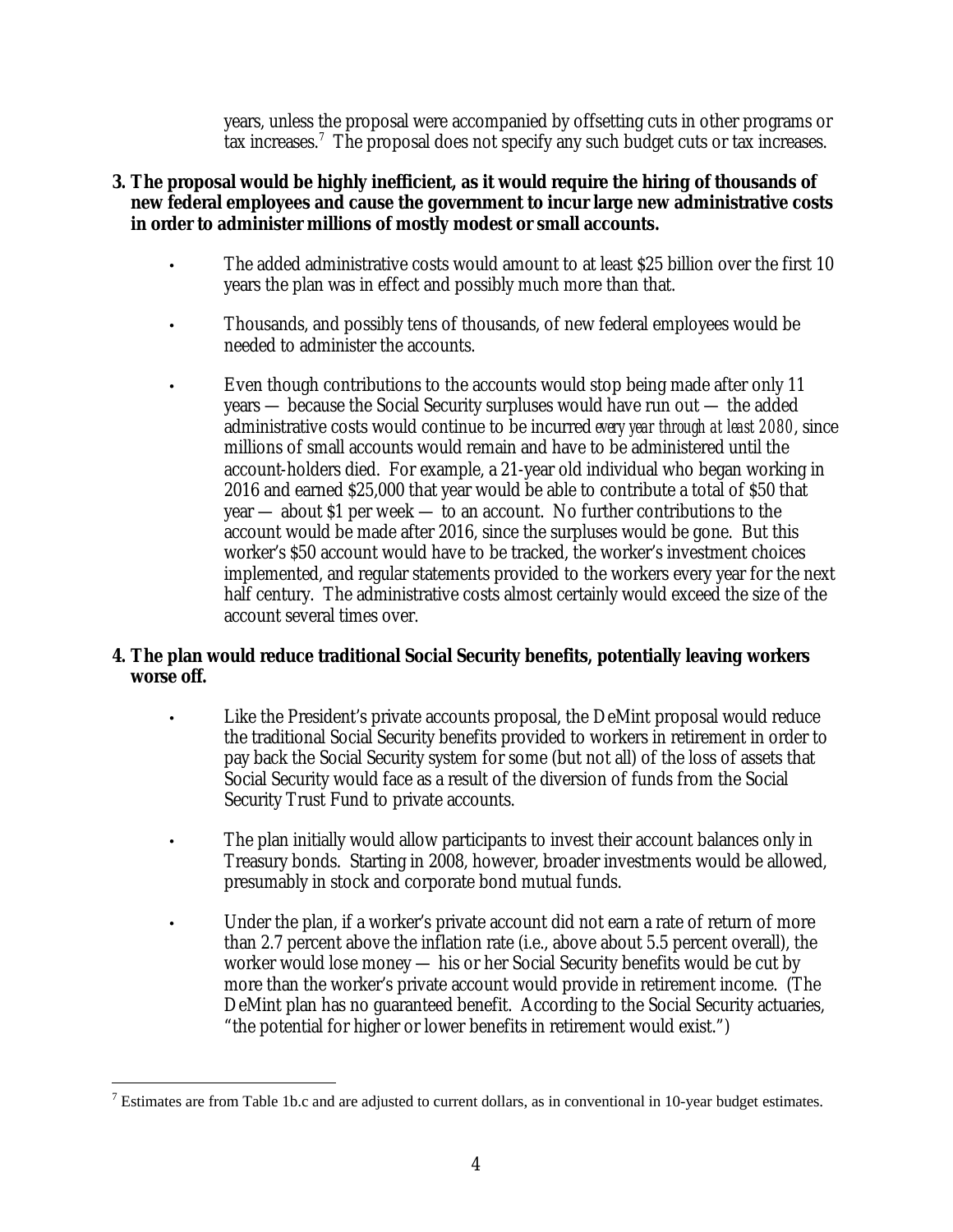In an analysis of the President's Social Security plan, noted financial economist Robert Shiller projected that the median rate of return on private accounts would most likely be slightly *lower* than 2.7 percent above the inflation rate. This suggests that a large percentage of workers could lose money as a result of the accounts.

In short, the plan would shift benefits from traditional Social Security to private accounts and thereby introduce significant risk into the core tier of retirement security.

### **Plan Would Not Stop a "Raid" on Social Security or Promote Fiscal Discipline**

Supporters of the DeMint proposal argue that the Social Security surplus is currently being "raided" by the rest of the budget because the surplus is being used to help cover the deficit. The claim that Social Security is being raided and that its finances are being weakened as a result is, however, incorrect. The Social Security trust fund is fully compensated, in the form of Treasury bonds that are universally regarded as one of the world's safest and most secure investments, for the surplus funds that the rest of the budget borrows. Moreover, if the rest of the budget were in surplus rather than deficit, the Treasury would still borrow the Social Security surplus (using it in that case to pay down the federal debt) and give the Social Security Trust Fund *the exact same Treasury bonds* that it now receives.

There is, of course, a major problem in the non-Social Security portion of the budget. The deficit outside of Social Security is quite large, principally because of unusually low levels of federal revenue but also due to some spending increases in the last several years. The DeMint proposal does not do anything to reduce non-Social Security expenditures or increase non-Social Security tax revenues. As a result, it would not alter the need of the federal government to borrow funds to cover its deficits. If the Treasury borrowed less from Social Security, it would simply have to borrow more in private credit markets.

A specific proposal to reduce the non-Social Security deficit would be welcome. But the DeMint plan is not such a proposal. Some supporters of the DeMint approach contend that larger reported budget deficits would lead to spending restraint. The DeMint approach represents a dubious and highly implausible way of achieving such a goal, however, for three reasons.

First, the Bush administration and Congressional proponents of private accounts do not include the cost of those accounts in their budget proposals; for example, both the President's budget and this year's Congressional budget resolution omit those costs. In addition, neither the Administration nor Congressional private-accounts proponents have said that if legislation were enacted to establish private accounts, there would have to be budget cuts or tax increases to offset the increased deficits that the private accounts would engender. Nor have they even said that their goal of cutting the deficit in half would be maintained and applied to a measure of the deficit that includes the increase in deficits that would result from the establishment of private accounts.

Second, it is implausible that spending reductions of the magnitude required to avoid an increase in deficits under the DeMint plan would be enacted. It is not realistic to expect that federal programs would be cut by \$800 billion over the next 10 years (the amount that, with the accompanying savings in interest payments, would offset the cost of the accounts), especially when